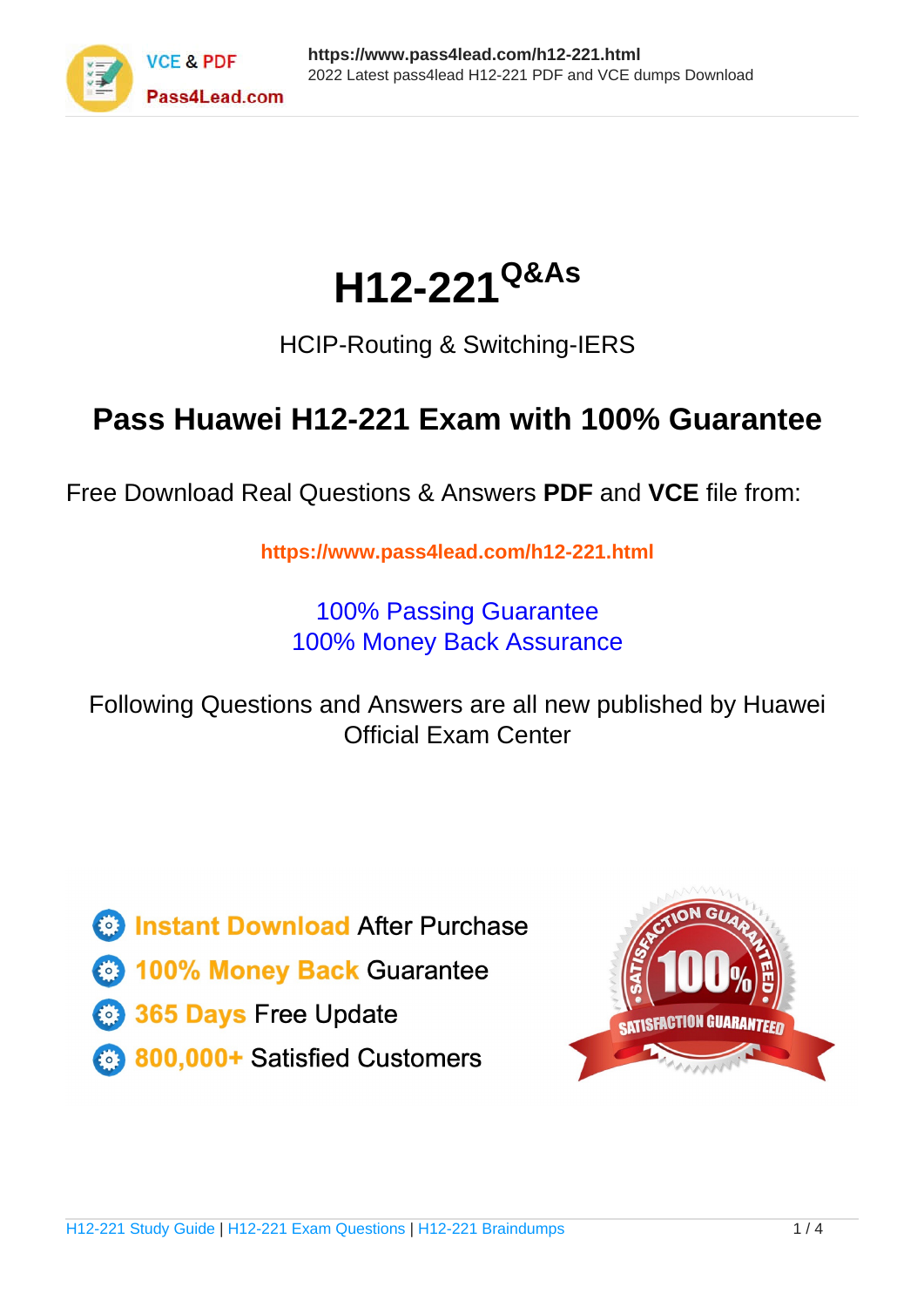

#### **QUESTION 1**

ABRs advertise link state information about non-backbone areas into backbone areas. The backbone area then advertises the routing information into other non-backbone areas. Link state information about the backbone area cannot be advertised into non-backbone areas.

A. TRUE

B. FALSE

Correct Answer: B

#### **QUESTION 2**

Which of the following statements regarding DR in PIM protocol are true? (Select 3 answers)

- A. In DR election, the router with the lowest IP address is elected among the routers of the same DR priority..
- B. A source\\'s DR sends Register messages to an RP.
- C. A receiver\\'s DR is sends Join messages to a multicast source or an RP.
- D. An Assert winner on a shared network segment may not be a DR.

Correct Answer: BCD

#### **QUESTION 3**

Which of these statements is false when using the import-route command to import routes into BGP?

- A. The import-route command can import IGP routes, direct routes, and static routes into BGP.
- B. A process ID must be specified if OSPF routes or RIP routes are imported into BGP.
- C. By default, the origin attribute of imported routes is IGP.
- D. Routing policies filters the routes imported from other routing protocols.

#### Correct Answer: C

#### **QUESTION 4**

The router ID which is configured in the system view takes precedence over the router ID configured in the BGP view.

A. TRUE

B. FALSE

Correct Answer: B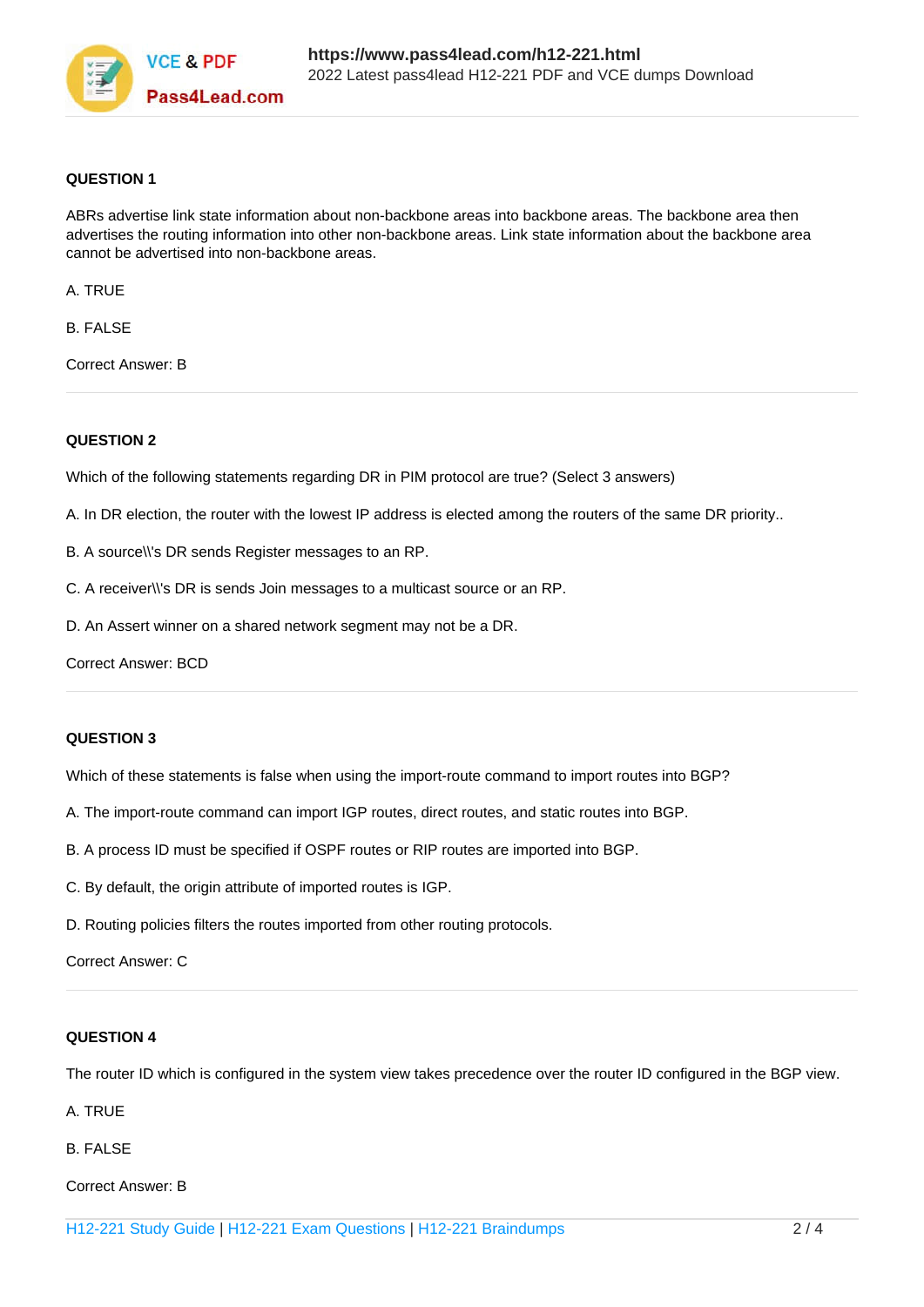

#### **QUESTION 5**

How does a BGP router process a received route whose next hop is unreachable?

A. The BGP router sends an error message to the router that has sent the update message.

B. The BGP router accepts the route and adds it to the BGP routing table. This route, however, is neither preferred nor added to the IP routing table for packet forwarding.

C. The BGP router refuses the route.

D. The BGP router accepts the route and adds it to the BGP routing table. This route participates in route selection and may be selected as the optimal route to be added to the IP routing table for packet forwarding.

Correct Answer: B

[H12-221 Study Guide](https://www.pass4lead.com/h12-221.html) [H12-221 Exam Questions](https://www.pass4lead.com/h12-221.html) [H12-221 Braindumps](https://www.pass4lead.com/h12-221.html)